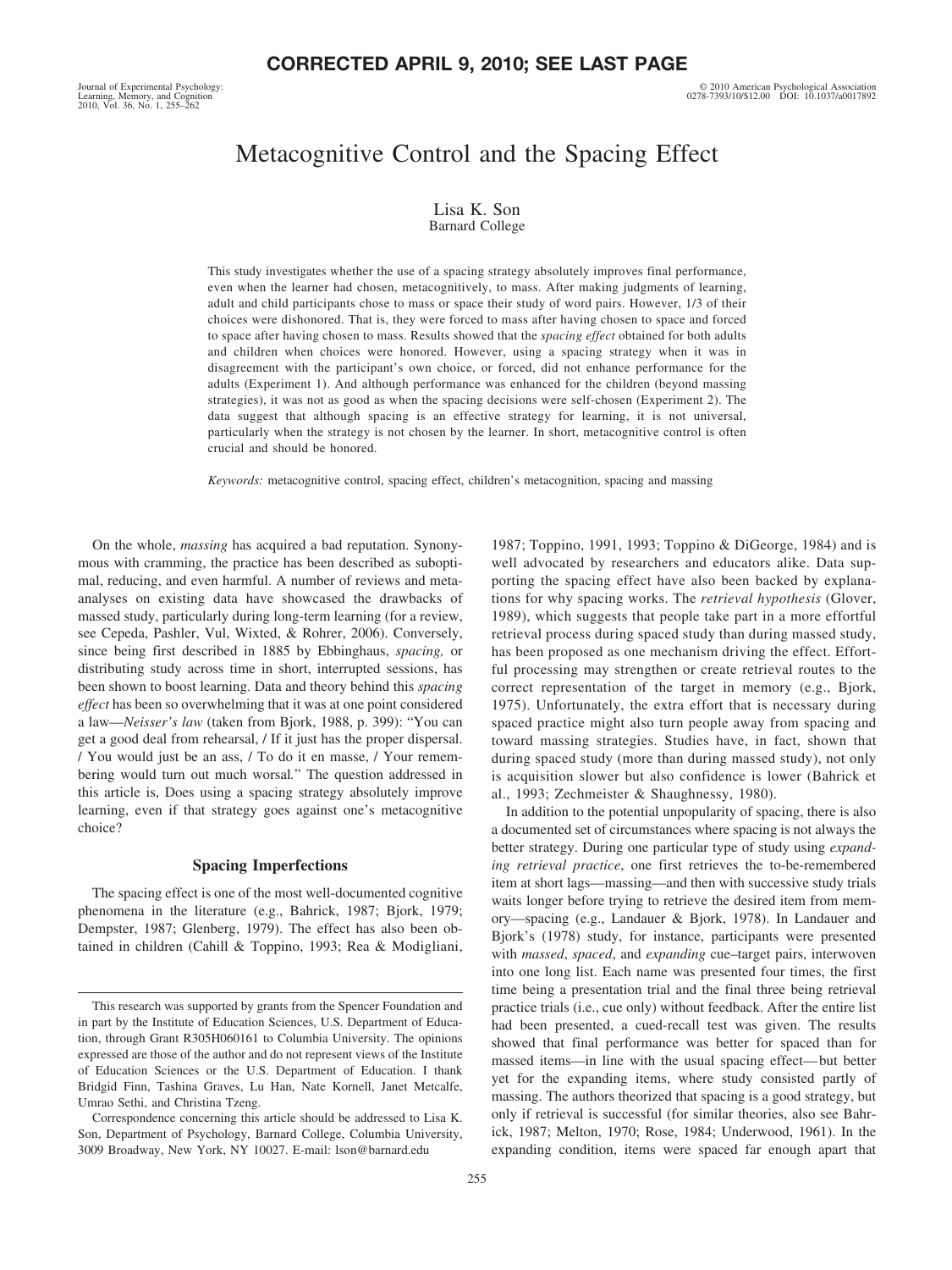people benefited from effortful retrieval but not so far apart that retrieval was unlikely to be successful (i.e., during early learning).<sup>1</sup>

Other human and model data have supported the general notion of success in an expanding practice paradigm. For instance, more recently, Pavlik and Anderson (2005) have shown, using the adaptive control of thought–rational (ACT-R) model, that spacing is beneficial but that the effect is strengthened as more practice is accumulated. These findings suggest that interrupting study and using a spaced strategy would be best only when learning has reached some criterion level in the first place. However, when the item still feels novel or is situated in a fragile state, it would behoove the learner to mass study, allocating current and continuous time to help progress the item to a more secured position in memory. Indeed, recent findings have shown that people will choose to mass their study when encoding has not fully occurred (Toppino, Cohen, Davis, & Moors, 2009). This question of how people choose to schedule their study is next addressed.

# **Metacognitive Spacing**

Metacognitive control can be defined as the process of using one's own judgments to guide behavior. For example, a number of studies have tested the relation between one's judgments and the amount of time one allocates to study (for a review, see Son & Kornell, 2008). In general, data have shown that people choose to allocate the most study time to relatively difficult items, so long as learning is not hopeless and enough time is available (Kornell & Metcalfe, 2006; Metcalfe & Kornell, 2005). The issue of metacognitive control of spacing has been investigated less thoroughly (Benjamin & Bird, 2006; Son, 2004). In one study (Son, 2004), people were asked to make metacognitive judgments for cue– target pairs. Then they had to decide whether they wanted to mass or space the item's subsequent study session. If they chose to mass, then the pair would be shown again immediately in succession; if they chose to space, then the pair would not be shown again until after the entire list had been presented. The results showed that when given the choice, adults followed the strategy that seemed effective. That is, they spent more time spacing than massing, and their metacognitions guided their decisions in accordance to the expanding practice schedule: They spaced items that were judged easy and massed items that were more difficult. However, these findings were contradicted in another study (Benjamin & Bird, 2006)—people chose to space the more difficult items and mass the easier items.

There were, though, two main differences between the two studies. In Son's (2004) study, people were given the option of not studying; that is, they were given a *done* button. Benjamin and Bird's (2006) methods did not have this option—all of the items had to be restudied, in either a massed or a spaced manner. In addition, in Son's study, any number of items could be massed or spaced. In other words, if an individual wanted to mass every single item, they could choose to do so. In Benjamin and Bird's study, half of the items had to be massed and half had to be spaced. Recent findings have since rectified the inconsistency in people's spacing choices as driven by judged difficulty. Namely, people will choose to mass their study when encoding has been insufficient; people will tend to space their study when encoding is sufficient (Toppino et al., 2009).

Given the previous data and this new finding, a critical implication arises: One should be aware of how well-encoded items are before choosing to mass or space one's study. If one were to follow a simple rule, perhaps it would be the following: It is advantageous to space my study, but only when I feel that I have encoded the item sufficiently. If it is not sufficiently encoded, then I should continue to study the item now. Logically speaking, then, the spacing effect should not be universal; that is, the effect should disappear if the situation made it so that sufficient encoding could not be achieved. An example of this would be when one learns items that are extremely difficult and the mere task of reading them might take significant amounts of effort. This implication is further discussed in the final section.

How do children choose to space out their study? One study investigated spacing choices in children empirically (Son, 2005): Children in first grade were tested (using age-appropriate materials) on a paradigm similar to the one used with adults in Son (2004), where massing and spacing choices needed to be made. Results showed both a lack of metacognitive strategy as well as a larger inclination to mass than to space. Even for the items that were judged to be very easy, children preferred a massing strategy, going against what is thought to be best according to the expanding paradigm.2 Such results may be due to the hypothesis that children are likely to be less aware than adults of how well encoded any to-be-learned materials are and, on top of that, have experienced fewer study strategies than adults have, including the experience of benefiting from spacing.

Given the data regarding metacognitive control of spacing (i.e., the lack of it in children) and in light of the overwhelming evidence for the spacing effect, the following question was asked: Would it be beneficial to impose a spacing strategy on the learner, even while defying one's metacognitive choice? In the current study, I tested this question by having people learn synonym pairs, make metacognitive judgments, and then decide whether they wanted to mass or space their study for each item. The computer then gave them massed or spaced study sessions, either in agreement with their choice or against their choice. The critical question was to see whether performance would be best for those items that were given spaced study (even though they had been chosen for massed study). Or could the spacing effect be eliminated?

## **Experiment 1A**

As described above, one set of data has shown that adults use a systematic strategy for spacing (Son, 2004). Although they choose to mass relatively difficult items, they tend to space the easier

<sup>&</sup>lt;sup>1</sup> Recently, not all of the retrieval practice results have been consistent (see, e.g., Balota, Duchek, Sergent-Marshall, & Roediger, 2006; Karpicke & Roediger, 2007).

<sup>2</sup> The major difference between the paradigm used with adults in Son (2004) and the paradigm used with the children in Son (2005) is that there was no *done* option for the children because in a previous study, when the done option was available, children tended to choose only that option. That is, they simply did not want to study further. Thus, although it would be good to compare both children and adults using a similar paradigm, given that children's motivation strategies may be different from those of adults, it is almost impossible to set up a perfect comparison, both from the past studies and in this article's study.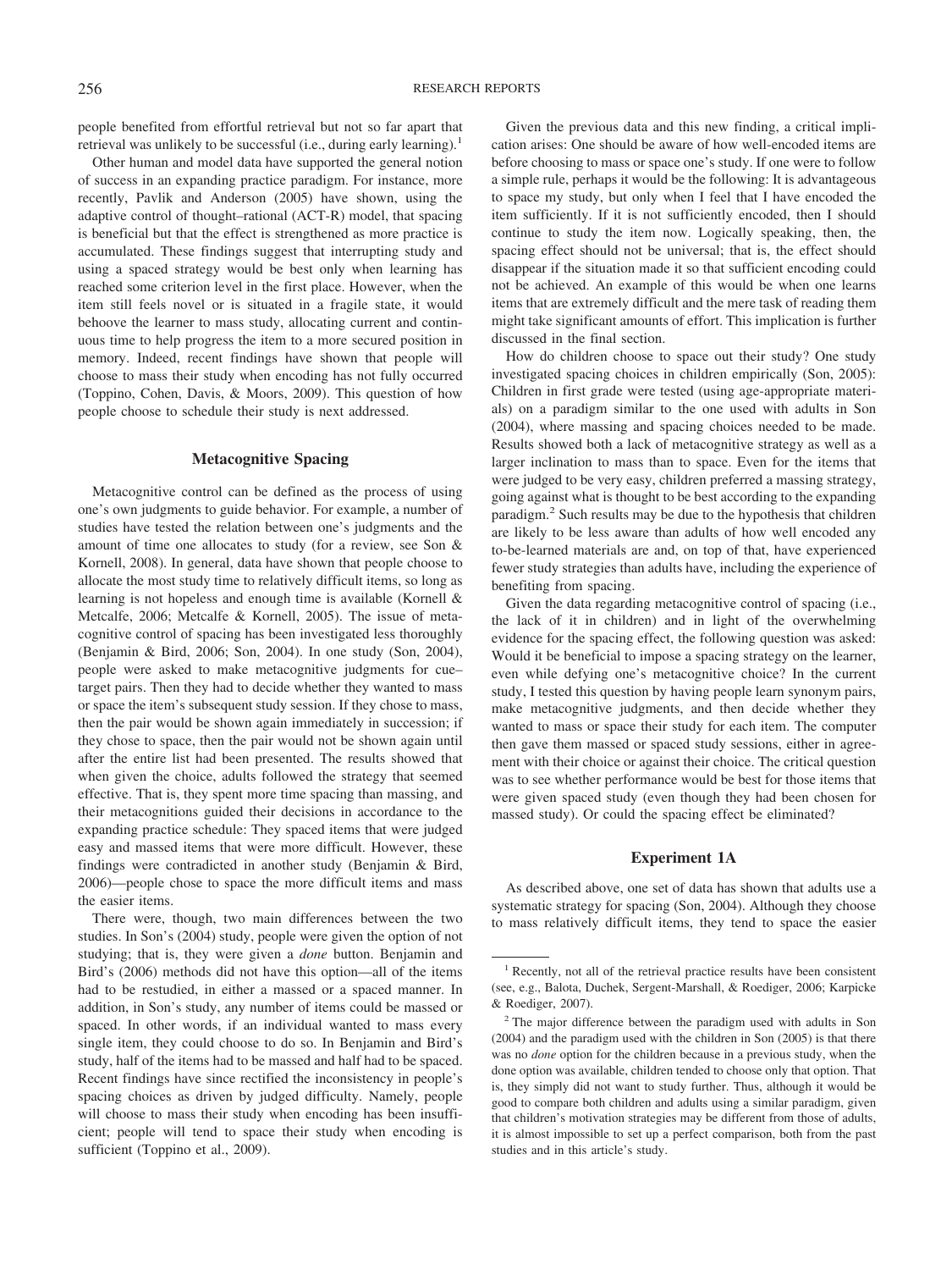items, which presumably get an additional boost from the spacing effect. Is it reasonable to think that if adults were forced to space their study, including items that were selected for massed practice, performance would increase yet further? On the one hand, one prediction could be that the spacing effect is robust enough that regardless of metacognitive control and regardless of the hypothesis that massing might be beneficial under some situations, having people space their study would heighten learning. On the other hand, adults are systematic in their choices and may make those choices on the basis of real benefits, which might be evidence enough to reveal that metacognitive control of spacing works and should not be disturbed.

# **Method**

Participants. Thirty-one introductory psychology students participated for course credit. Participants were treated in accordance with the ethical standards of the American Psychological Association.

**Materials.** The stimuli were 60 synonym pairs taken from a list of vocabulary words from the Graduate Record Examination (e.g., *hirsute– hairy*), randomly selected by the computer program for each participant from a pool of about 100 word pairs. It was hoped that random selection would result in a range of difficulty in the items being presented to each participant. The level of difficulty was assessed by each individual, using a judgment of learning (JOL) procedure typically used in the field.

**Procedure.** The general procedure came from Son's (2004) methods. Participants were tested on Macintosh computers. On beginning the experiment, the instructions for a practice session appeared on the screen, as follows:

Welcome to the experiment! In this experiment, you will be presented with a series of 60 words and their synonyms to study. Please stay as attentive as you can. For each pair, you will be asked to make a rating of how confident you are that you will be able to type in the synonym when given only the word on a later memory test. You will be making your response on a slider, ranging from 0 to 100. If you are confident that you will not know the synonym given the word then move the slider to the far left, where it is labeled "don't know." If you are completely sure that you will be able to type in the synonym given the word, then move the slider to the far right, where it is labeled "know." If your confidence is somewhere in between, then move the slider accordingly. Your response is called a judgment of learning, or JOL. Once you have moved the slider, click on "submit JOL." You should submit your JOLs as quickly and as accurately as possible. If you take too long, then the computer will remind you to "Hurry!" When you move the slider to enter your response, a message will appear informing you of your JOL. Your JOL will not be recorded, however, until you have clicked on a button that is marked "submit JOL." Try a couple of practice trials first.

Once participants clicked on a *ready* button, they were given a set of five word–synonym pairs to study and make JOLs. Each of the pairs was presented for 1 s, and then the slider labeled from  $0-100$ appeared. We displayed the numeric value of their JOL during the practice phase so that the participants could get an idea of the numeric value of their JOL in terms of the position on the slider. During the actual experiment, these values were no longer shown.

Once the JOL practice session ended, another set of instructions was displayed, this time explaining the massing and spacing strategies, as follows:

Very good! From here on out, the value of your JOLs will not be shown to you. After you have made your JOL using the slider for each word pair, you will then have another chance to study that word. You will have 3 choices. You can either study the word again immediately or you can wait to study the word again later on in the list. You may also choose not to study that word any longer. Three buttons will appear on the screen like this: [the buttons were labeled *study now*, *study later*, and *done*]. If you want to study again immediately, click on "study now." Once you do, the same word and its synonym will appear again on the screen immediately—*most of the time*—for a select very few of those trials, they will appear again later. If you want to study again later, click on "study later." Once you do, the list will move on to the next word, while that word is saved for later study (again, for a select very few, that word will not be saved for later and, instead, will be shown again immediately). If you no longer want to study a word, click on "done." These items will not be shown again at all. Although there will be a few trials during which you will get the opposite of what you selected, please be as sincere as possible in your re-study choices. When you are ready to begin study, click below. As soon as you click, the first word will appear.

If people chose to mass, the same pair would be presented again immediately for 3 s. If they chose to space, then the pair would not be re-presented until after having studied the entire list (again for 3 s). However, as was explained in the instructions, their choices were honored only part of the time*.* Specifically, their choices were honored two thirds of the time. On the remaining third of the trials, their choices were dishonored. That is, the computer forced participants to space when they chose to mass, and mass when they chose to space (see Kornell & Metcalfe, 2006, for the original use of the honor– dishonor paradigm in relation to study time allocation). All of the done items were honored; that is, items for which *done* was selected were dropped from any further study. Once all of the pairs had been presented a second time (if chosen for restudy), then the next phase began where people had to calculate two-digit by two-digit multiplication problems for 5 min on paper provided next to the computer. Participants were told to work on the math problems until they heard the computer beep.

Along with the beep, instructions for the final test were presented on the screen, as follows:

You are now ready to take the synonyms test. Each word will be presented to you on the screen. You task is to type in the synonym. Try to type in the EXACT synonym that you had studied earlier in the list. If you do not remember the correct answer, you can leave the item blank. Click on "begin test" when you are ready.

Each word was displayed randomly for each subject. All of the data, including JOL, strategy choice, whether the choice was honored or dishonored, and final test performance, were recorded by the computer.

# **Results**

The JOL data were analyzed using normalized JOL scores, divided into six levels (vincentized into the top 1/6, next 1/6, etc.) for each participant. That is, for each individual participant, the JOLs were divided into sixths— depending on their mean JOLs and variations—and then recategorized from 1(lowest JOLs) to 6 (highest JOLs). Normalized JOLs were used specifically because of the variance in the use of the scale. For instance, some partic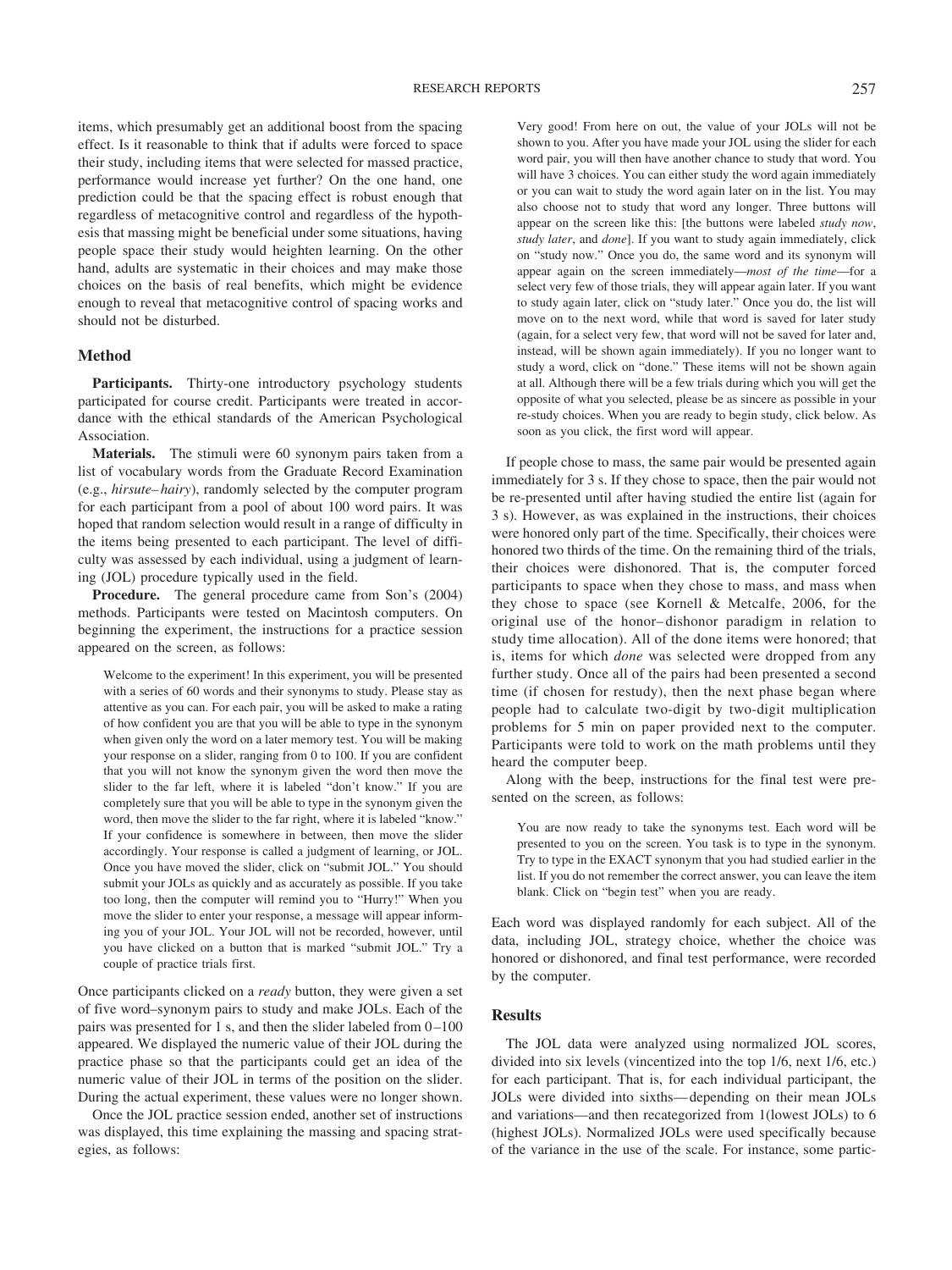ipants may have used the entire scale (from  $0-100$ ), whereas other might have used only a portion of the scale  $(0-50)$ . Then, the former participant's highest JOL category might include those raw JOLs in the 80s and 90s; the latter participant's highest JOL category might include those raw JOLs in the 40s. Thus, for the final performance results, analyses of variance (ANOVAs) were conducted with JOL category level  $(1-6)$ , honor-dishonor, and massing–spacing choice as the main variables.

**JOL data.** Before showing the main results, one can ask how JOLs related to both final test performance and study choice in general. Although a clean correlation between judgments and test performance cannot be achieved because of the additional study session in between, the rank-order gamma correlation (see Nelson, 1984) between judgments and final test performance was very high  $(M = 0.43)$ , suggesting that items that were judged easier were, in fact, remembered better. A one-sample *t* test showed the correlation to be significantly different from zero,  $t(29) = 11.84$ ,  $SE =$ 0.04.

How did JOL affect study choice? The top panel of Figure 1 displays adult choices at each level of normalized JOL. As can be seen, as JOL increased, people's selections of *spaced* and *done* items increased while the number of massed items decreased. This trend replicates the data that were previously obtained in Son (2004) and supports the notion that people may continue studying an item until it has been adequately encoded, in agreement with Toppino et al. (2009).

**Performance data.** The critical question pertains to the performance results. That is, does the spacing effect obtain for both



*Figure 1.* The mean proportion of massed, spaced, and done items across judgment of learning (JOL) level (*z* scores were calculated for each participant and split into six levels for adults and three levels for children, from least confident to most confident). The *done* option was included only in Experiment 1A, for adults. It was not available for children in Experiment 1B.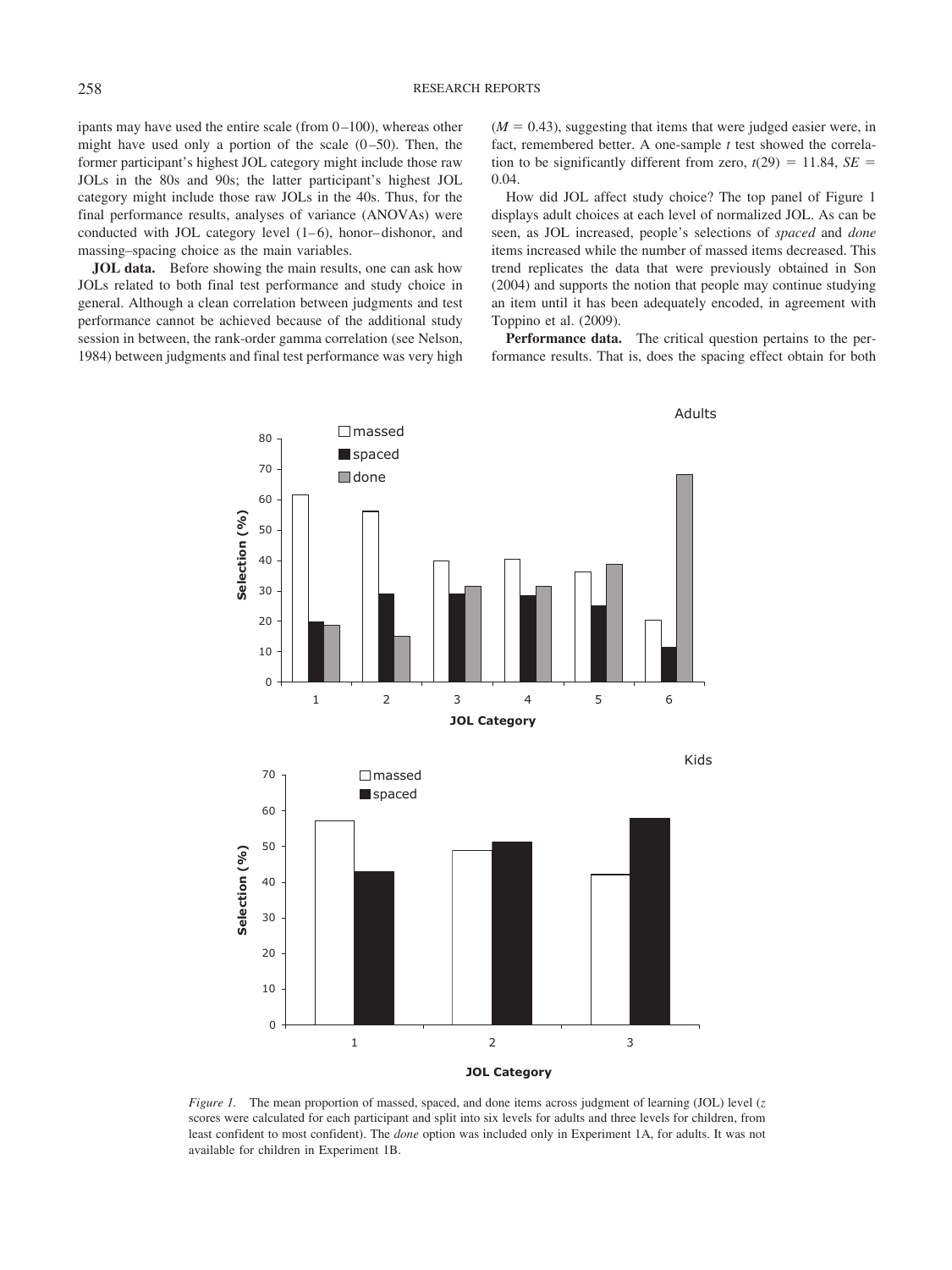honored and dishonored items? The top panel of Figure 2 presents the data comparing honored and dishonored items collapsed across all items. As can be seen, there appears to be a classic spacing effect for items that were honored,  $t(29) = 2.03$ ,  $SE = 3.21$ . The mean level of performance for items that were massed was 27.48, whereas that of spaced items was 34.02. However, the results showed no significant improvement for items that were forcibly spaced, against people's choices to mass: The mean performance for those items in which a spacing schedule was imposed was still low, at 28.90 (compared with a mean of 27.48 for the massed items). There was also no difference between performance for massed items when the massing was either chosen or imposed  $(M = 27.61)$ .

An additional question can then be raised: At what levels of JOL does the spacing effect hold? In line with the expanding retrieval paradigm results as well as people's choices in general, for example, one might expect that the a spacing effect would not appear if spacing strategies were forced at the very low JOL levels, if those items were actually not fully encoded.<sup>3</sup> The overall ANOVA



*Figure 2.* Mean proportion correct resulting from a massing or spacing strategy, either chosen or forced, collapsed across items. The error bars represent standard errors of the mean.

resulted in increased performance as JOLs increased, *F*(3, 1879) 59.37, mean square error (*MSE*) = 8.76,  $p = 0$ ,  $\eta_p^2 = .087$ , and better performance for spaced items than for massed items, *F*(1,  $1879$  = 12.40,  $MSE = 1.83$ ,  $p = 0$ ,  $\eta_p^2 = .007$ . There were also significant interactions between JOL level and honor– dishonor,  $F(3, 1879) = 2.63, MSE = .388, p = .049, \eta_p^2 = .004, \text{ and between}$ massing–spacing and honor–dishonor,  $F(1, 1879) = 10.34$ ,  $MSE = 1.53$ ,  $p = .01$ ,  $\eta_p^2 = .005$ . There was, however, no significant three-way interaction. In sum, then, although there were no systematic differences in spacing benefits across JOL levels, the data show that the spacing effect was not robust enough to obtain across all levels of judged difficulty.

# **Discussion**

In summary, the spacing effect was obtained, but only for honored items. When strategy choices were dishonored, the spacing effect disappeared. The short implication here is that deliberately imposing a "good" strategy on the learner, even one that has had overwhelming evidence and agreement in the laboratory, should be done with caution, particularly when the strategy has not been requested by the learner. The data also imply that there are specific reasons for why an individual should and would choose a spacing strategy over massing, and those reasons are only perfectly known to the learner him- or herself.

#### **Experiment 1B**

Experiment 1A found the spacing effect disappeared when a spacing strategy was forced against the participant's own choice. This result indicates that spacing is not an unconditional benefactor to learning. And, at least for the adults tested above, one's metacognitive decisions might, in fact, characterize the most optimal study schedule for the learner. This is reasonable given that adults are considered to be fairly experienced learners in the sense that they are likely to have seen the consequences of massing and spacing in real-world learning and may be more likely know what is best for themselves.<sup>4</sup>

What about a population whose metacognitive decisions might not be as experienced or optimal, as in the case of a child? Will a child's own decisions be the most optimal for that child? Previous data suggest not. The data demonstrated that very young children (in first grade) did not use their metacognitive knowledge to guide spacing choices (Son, 2005) and, to boot, preferred massing to spacing practices at all JOL levels. It seems rational, then, to believe that imposing a spacing strategy for children might actually enhance learning, at least at some JOL levels.

#### **Method**

The method used in Experiment 1B was the same as was used in Experiment 1A, except that the participants were 42 children in

 $3$  However, it is difficult to say whether this is actually so: An item might be given a low JOL because it is either not fully encoded or not fully perceived or because it has been fully perceived but is simply thought to be difficult to learn.

<sup>&</sup>lt;sup>4</sup> It should be noted, however, that adult learners have been shown to be far from perfect (e.g., Metcalfe, 1998; Roediger, 1996).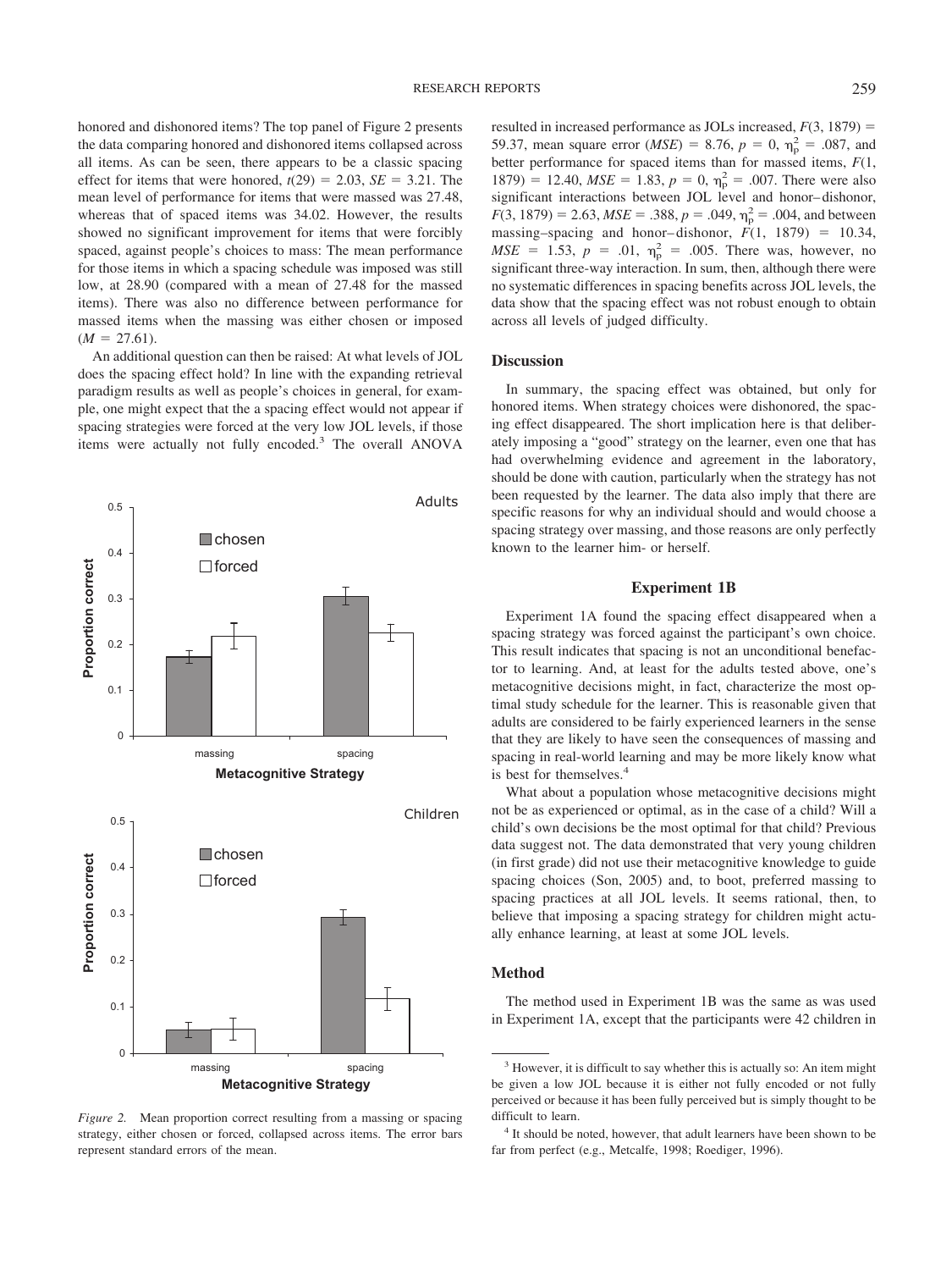Grades 3–5 rather than college students and the materials were appropriate for their learning level. In other words, the word pairs consisted of elementary school–level vocabulary (e.g. *occupation*– *job*) and the distractor task involved solving one digit by one digit multiplication problems. The children were also read aloud the instructions and emphasis was put on the fact that they should be as honest in their choices as possible. Finally, a critical difference was that there was no *done* option, because children at this age would be likely to cease any further study on most of the items because of lack of motivation.<sup>5</sup> The children were recruited from a local public elementary school, where parental consent for participation was obtained.

# **Results**

**JOL data.** The children's JOL data were individually normalized, as had been done in the adults' experiment. However, the data were categorized into three levels (top third, middle third, and bottom third) rather than six, mainly because the children, more than the adults, were less likely to use a large range when rating JOLs and instead tended to give a very low JOL, a very high JOL, or one right near the middle (often meaning "maybe"). The mean gamma correlation between JOLs and final test performance was significantly positive,  $M = 0.23$ ,  $t(40) = 4.27$ ,  $SE = .05$ , as it was in the adults, although not as strong numerically. Still, this suggests that children at this age do in general know what they know and do not know. The bottom panel of Figure 1 presents the massing–spacing choice data for three levels of JOL. And like the adults (but different from the first graders tested in Son, 2004), the children responded such that the data followed the general trend showing that strategies were guided by JOLs: As JOLs increased, spaced choices increased as well.

**Performance data.** The mean final test performance for the children, collapsed across JOL level, is shown in the bottom panel of Figure 2. As is shown, the spacing effect was replicated for the usual condition, where learner decisions were honored. The mean for the massed items was 10.3; for spaced items, the mean was 36.2. The difference was highly significant,  $t(40) = 8.72$ ,  $SE =$ 2.98. In adults, it was found that the spacing effect did not hold when the strategy was forced on the learner against the learner's metacognitive decision. For children, the forced spacing strategy led to a significant improvement over massing, doubling mean performance  $(M = 20.7)$ . This mean score was also almost double that of the forcibly massed items,  $M = 11.1$ ,  $t(40) = 2.32$ ,  $SE =$ 4.14.

Where in particular does the spacing effect obtain when spacing is forced? The ANOVA showed that, like the adults, the children also performed better on items given higher JOLs, *F*(2, 1218) 3.77,  $MSE = .421$ ,  $p = .023$ ,  $\eta_p^2 = .006$ , as well as on items that were spaced rather than massed,  $F(1, 1218) = 53.44$ ,  $MSE = 5.96$ ,  $p = 0$ ,  $\eta_p^2 = .042$ . There was also a significant interaction between massing–spacing and honor–dishonor,  $F(1, 1218) = 15.22$ ,  $MSE = 1.70, p = 0, \eta_p^2 = .012$ . However, there was no three-way interaction effect, suggesting that there were no consistent differences in spacing benefits across JOL levels.

The value of control. As the data show, although there were spacing benefits for even those items that were dishonored, those benefits were far less than what had occurred with chosen spacing. Going back to the children's data from Figure 2, one can see that performance after chosen spacing is much higher than performance after forced spacing: A one-way ANOVA resulted in a significant difference for those spaced items depending on whether they were chosen or forced,  $F(1, 618) = 23.94$ ,  $MSE = 4.18$ ,  $p =$ 0,  $\eta_p^2$  = .037; there were no differences for the massed items. This implies several things: Like adults, children may have appropriate reasons for massing their study, including lack of sufficient encoding. And because there was no significant three-way interaction with JOLs (shown above), it could mean that sometimes even the items given high JOLs, although judged as easy to learn, may have not been encoded enough. And a child might have (appropriately) felt that massing would be best. At the same time, children may not always make the best choices and, thus, some degree of forced strategy would help a little, at least more than it would in adults, who may make slightly better choices on their own.

# **Discussion**

As was the case with the adults, the spacing effect was upheld for items that were honored. However, unlike the forced spacing in adults, forced spacing in children resulted in a significant benefit (over massed study). Thus, it seems that performance can be improved by encouraging children to use the strategy, even if they would not choose to use it on their own. It is interesting, however, that there was evidence that metacognitive control may still be valuable at this age. That is, forced spacing strategies did not improve performance to the same degree than would have been reached had the children chosen to space their study on their own.

## **General Discussion**

The data from the current study show that the usual spacing effect obtained universally only when learner choices were honored. Both adults and children remembered the spaced items better than the massed items when the spacing strategies were selected metacognitively. However, for the dishonored items, results were more complicated. Forced spacing appeared to help only the children, not the adults, on the basis of data that were collapsed across all items. This suggests that only when people's metacognitive decisions are more likely to be flawed, as in the case with young children, might it be profitable to advocate a strategy already known to be helpful. In addition, however, although forced spacing did improve performance somewhat, that improvement was not as good as what would have occurred had the spacing strategy been chosen by the child. In other words, metacognitive choice is valuable and a spacing strategy alone that goes against choice is not as effective as a spacing strategy driven by choice.

These results, that forced spacing may not boost performance at all times, may be consistent with the idea that there may be certain items in a participant's *region of proximal learning* (RPL). According to the RPL model (Metcalfe, 2002; Metcalfe & Kornell, 2003, 2005), it is best to allocate study time to items that fit a particular range; precisely, time should be allocated to those items that are slightly more difficult than those that are already well mastered. In the current case, although there were no specific

<sup>5</sup> In a previous pilot study, it was found that having the *done* option would encourage children to choose to cease study of almost all of the items, so it was decided to leave this option out.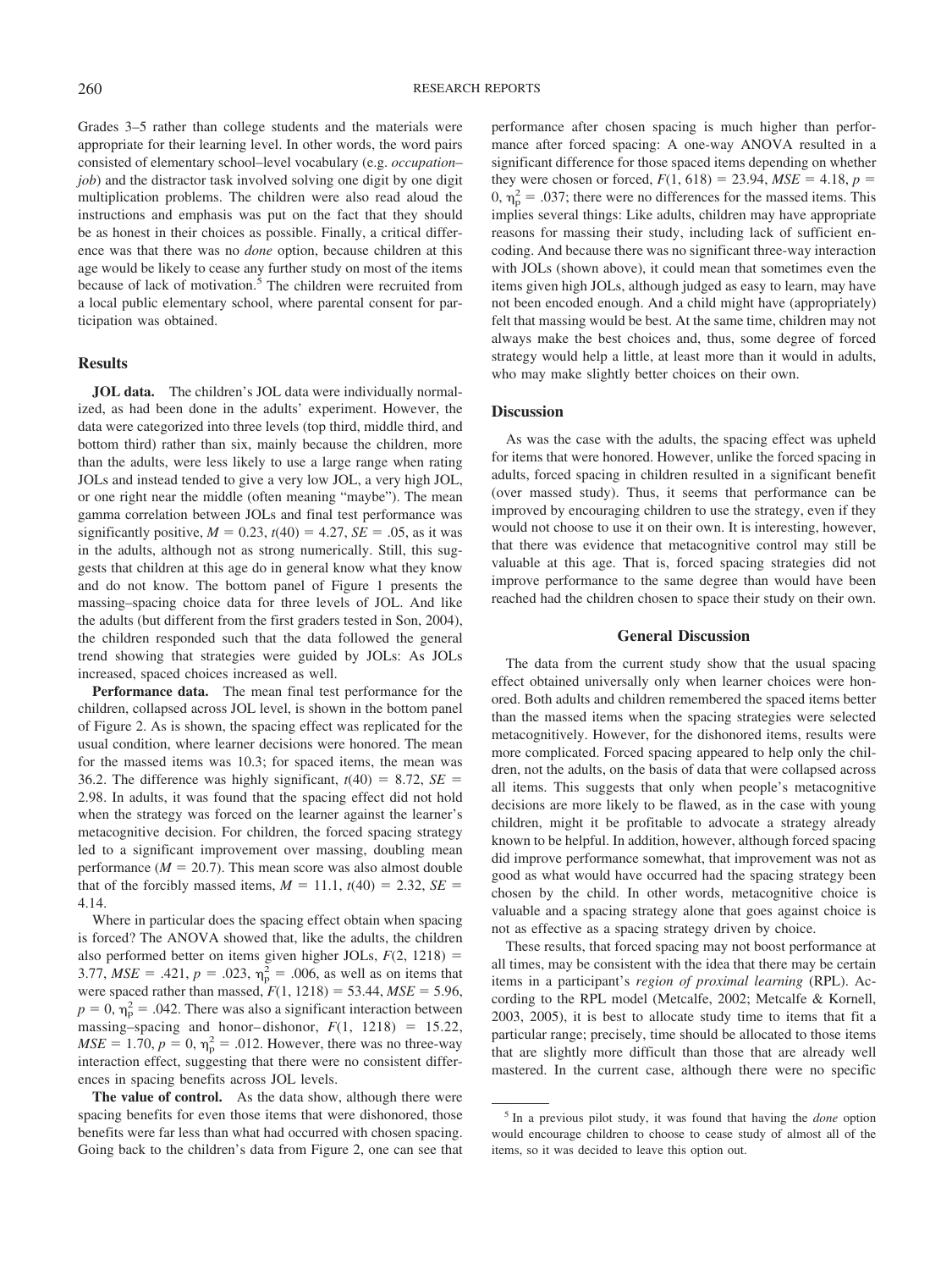findings in terms of when spacing strategies helped dependent on JOL levels, the lack of a spacing effect may be because individuals (particularly adults) may have good reasons to choose to mass, including the fact that an item may not have been well encoded (Toppino et al., 2009).

Metacognition has been described as the ability to self-reflect and to know what is in the mind. Because of its uniquely personal and private nature, it has also been described as a form of *privileged access*— only I can know what I know. The current data provide support for this notion of privileged access: I might not always make good choices, but many times, the choices I make have value, and overriding those choices might not always lead to improvement. For both adults and children tested here, there were instances where forcing a seemingly optimal strategy of spacing against their own choice did not lead to improvements and, in fact, might have even hurt performance. A challenge, especially for educators, is to keep a sensible balance between a learner's choice and a good strategy. Although the children's data presented here highlight the fact that teaching holds considerable value (whether it is from a human teacher or, in this case, a computer program), on the flip side, the data also stress the notion that metacognitive control is driven by a personal mechanism and may be invaluable for optimizing one's learning. Merely imposing a spacing strategy did not increase performance as much as it would if the child had selected the strategy on his or her own.

At the same time, there were improvements when choices were defied, in particular for the children. Flavell (1978) once stated that control of study must be formally learned, especially in relating to children. With his colleagues, he also found empirically that if a strategy was explained explicitly to a very young child, the use of that strategy was transferred to a new task (Keniston & Flavell, 1979). The data presented here corroborate Flavell's theory and are encouraging in the sense that a child's flawed choices during learning may be reparable. Even adult learners may not be perfect learners on some tasks. Indeed, earlier data illustrate that a computer programmed to make an adult's study decisions improved learning enormously (Atkinson, 1972; Metcalfe, Kornell, & Son, 2007).

Might there have been another reason for the difference between the adults and the children? Although the methods were very similar for both groups, there was one critical difference that should be addressed. In Experiment 1A, where adults were tested, there was a *done* option, where restudy could be avoided altogether.<sup>6</sup> This could allow for more refined strategies where participants could choose not to study items that were "too easy" or, perhaps, even "too hard." This, in turn, would allow individuals to zone in more accurately on a region of proximal learning, lessening the effects of any forced strategy from the outside. In Experiment 1B, in which children were tested, there was no such *done* option. Being that this was the case, a larger range of difficult items was still included in the data for children, perhaps making it less likely to zone in on an optimal region and allowing for more varying and error-filled choices. Future research regarding the effects of studying in one's individual region of proximal learning would, therefore, be valuable.

In the current study, learners were simply forced to use a spacing strategy without explanation and without systematization. Like Flavell (1978) had predicted, recent research has shown that awareness of self-regulation (not mere self-regulation) is key to enhancing learning functions (e.g., Fuchs et al., 2003). For example, Fuchs et al. (2003) showed that when participants were explicitly instructed on how to solve math problems, as well as the meaning of transfer, results showed higher metacognitive awareness to transfer, subsequently leading to higher test performance. Greater reports of metacognitive strategy use also have been shown to lead to more effective self-regulated study (Thiede, Anderson, & Therriault, 2003) and increased motivation and decreased procrastination (Wolters, 2003). Here, children's performance scores were boosted by forcing a spacing strategy. However, the larger message is not to force people to use a particular strategy blindly but rather to make them more aware of their own thinking while doing so. Further research is necessary to better understand each of the ingredients essential for enhancing performance while encouraging metacognitive control. In all likelihood, a child will become an experienced metacognizer, but, in the meantime, a little intervention might help him or her to reach that goal.

<sup>6</sup> In previous studies testing adults, excluding the *done* button resulted in varying and complicated data, such that sometimes people would select the *study now* option for very easy items (rather than the hard items, as might be expected) because they wanted to "get those items over with." At the same time, sometimes people would select *study now* for very hard items, to further encode the item. Thus, a *done* option allowed for scraping off those items that were so easy that a massing strategy was used.

# **References**

- Atkinson, R. C. (1972). Optimizing the learning of a second-language vocabulary. *Journal of Experimental Psychology, 96,* 124 –129.
- Bahrick, H. P. (1987). Functional and cognitive memory theory: An overview of some key issues. In D. S. Gorfein & R. R. Hoffman (Eds.), *Memory and learning: The Ebbinghaus centennial conference* (pp. 387– 395). Hillsdale, NJ: Erlbaum.
- Bahrick, H. P., Bahrick, L. E., Bahrick, A. S., & Bahrick, P. E. (1993). Maintenance of foreign language vocabulary and the spacing effect. *Psychological Science, 4,* 316 –321.
- Balota, D. A., Duchek, J. M., Sergent-Marshall, S. D., & Roediger, H. L., III. (2006). Does expanded retrieval produce benefits over equal interval spacing? Explorations of spacing effects in healthy aging and early stage Alzheimer's disease. *Psychology and Aging, 21,* 19 –31.
- Benjamin, A. S., & Bird, R. (2006). Metacognitive control of the spacing of study repetitions. *Journal of Memory and Language, 55,* 126 –137.
- Bjork, R. A. (1975). Short-term storage: The ordered output of a central processor. In F. Restle, R. M. Shiffrin, N. J. Castellan, H. R. Lindeman, & D. B. Pisoni (Eds.), *Cognitive theory* (Vol. 1, pp. 151–171). Hillsdale, NJ: Erlbaum.
- Bjork, R. A. (1979). Information-processing analysis of college teaching. *Educational Psychologist, 14,* 15–23.
- Bjork, R. A. (1988). Retrieval practice and the maintenance of knowledge. In M. M. Gruneberg, P. E. Morris, & R. N. Sykes (Eds.), *Practical aspects of memory: Current research and issues. Vol. 1: Memory in everyday life* (pp. 396 – 401)*.* New York, NY: Wiley.
- Cahill, A., & Toppino, T. C. (1993). Young children's recognition as a function of the spacing of repetitions and the type of study and test stimuli. *Bulletin of the Psychonomic Society, 31, 481-484.*
- Cepeda, N. J., Pashler, H., Vul, E., Wixted, J., & Rohrer, D. (2006). Distributed practice in verbal recall tasks: A review and quantitative synthesis. *Psychological Bulletin, 132,* 354 –380.
- Dempster, F. N. (1987). Effects of variable encoding and spaced presen-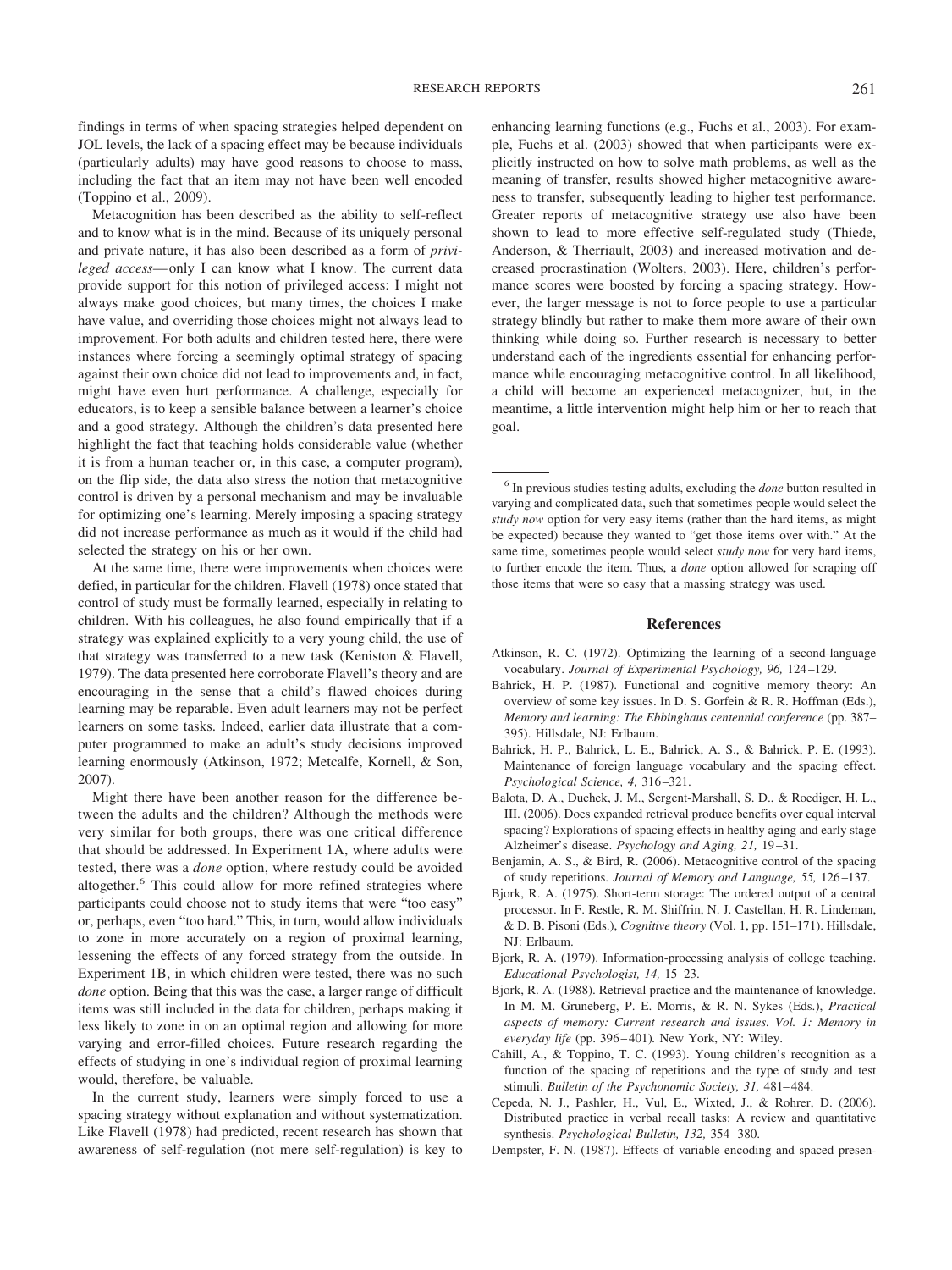tations on vocabulary learning. *Journal of Educational Psychology, 79,* 162–170.

- Ebbinghaus, H. (1964). *On memory.* New York: Dover. (Original work published 1885)
- Flavell, J. H. (1978). Metacognitive development. In J. M. Scandura & C. J. Brainerd (Eds.), *Structural/process models of complex human behavior* (pp. 213–245). Oxford, England: Sijthoff & Noordhoff.
- Fuchs, L. S., Fuchs, D., Prentice, K., Burch, M., Hamlett, C. L., Owen, R., & Schroeter, K. (2003). Enhancing third-grade students' mathematical problem solving with self-regulated learning strategies. *Journal of Educational Psychology, 95,* 306 –315.
- Glenberg, A. M. (1979). Component-levels theory of the effects of spacing of repetitions on recall and recognition. *Memory & Cognition, 7,* 95– 112.
- Glover, J. A. (1989). The "testing" phenomenon: Not gone but nearly forgotten. *Journal of Educational Psychology, 81,* 392–399.
- Karpicke, J. D., & Roediger, H. L., III. (2007). Expanding retrieval practice promotes short-term retention, but equally spaced retrieval enhances long-term retention. *Journal of Experimental Psychology: Learning, Memory, and Cognition, 33,* 704 –719.
- Keniston, A. H., & Flavell, J. H. (1979). A developmental study of intelligent retrieval. *Child Development, 50,* 1144 –1152.
- Kornell, N., & Metcalfe, J. (2006). Study efficacy and the region of proximal learning framework. *Journal of Experimental Psychology: Learning, Memory, and Cognition, 32,* 609 – 622.
- Landauer, T. K., & Bjork, R. A. (1978). Optimal rehearsal patterns and name learning. In M. M. Gruneberg, P. E. Morris, & R. N. Sykes (Eds.), *Practical aspects of memory* (pp. 625– 632). London, England: Academic Press.
- Melton, A. W. (1970). The situation with respect to the spacing of repetitions and memory. *Journal of Verbal Learning and Verbal Behavior, 9,* 596 – 606.
- Metcalfe, J. (1998). Cognitive optimism: Self-deception or memory-based processing heuristics? *Personality and Social Psychology Review, 2,*  $100 - 110$ .
- Metcalfe, J. (2002). Is study time allocated selectively to a region of proximal learning? *Journal of Experimental Psychology: General, 131,* 349 –363.
- Metcalfe, J., & Kornell, N. (2003). The dynamics of learning and allocation of study time to a region of proximal learning. *Journal of Experimental Psychology: General, 132,* 530 –542.
- Metcalfe, J., & Kornell, N. (2005). A region of proximal learning model of study time allocation. *Journal of Memory and Language, 52,* 463– 477.
- Metcalfe, J., Kornell, N., & Son, L. K. (2007). A cognitive-science based programme to enhance study efficacy in a high and low risk setting. *European Journal of Cognitive Psychology, 19,* 743–768.
- Nelson, T. O. (1984). A comparison of current measures of the accuracy of feeling-of-knowing predictions. *Psychological Bulletin, 95,* 109 –133.
- Pavlik, P. I., Jr., & Anderson, J. R. (2005). Practice and forgetting effect on vocabulary memory: An activation-based model of the spacing effect. *Cognitive Science, 29,* 559 –586.
- Rea, C. P., & Modigliani, V. (1987). The spacing effect in 4- to 9-year-old children. *Memory & Cognition, 15,* 436 – 443.
- Roediger, H. L., III. (1996). Memory illusions. *Journal of Memory and Language, 35,* 76 –100.
- Rose, R. J. (1984). Processing time for repetitions and the spacing effect. *Canadian Journal of Psychology, 83,* 537–550.
- Son, L. K. (2004). Metacognitively controlled spacing of study. *Journal of Experimental Psychology: Learning, Memory, and Cognition, 30,* 601– 604.
- Son, L. K. (2005). Metacognitive control: Children's short-term versus long-term study strategies. *Journal of General Psychology, 132,* 347– 363.
- Son, L. K., & Kornell, N. (2008). Research on the allocation of study time: Key studies from 1890 to the present (and beyond). In J. Dunlosky & R. A. Bjork (Eds.), *A handbook of memory and metamemory* (pp. 333–351). Hillsdale, NJ: Psychology Press.
- Thiede, K. W., Anderson, M. C. M., & Therriault, D. (2003). Accuracy of metacognitive monitoring affects learning of texts. *Journal of Educational Psychology, 95,* 66 –73.
- Toppino, T. C. (1991). The spacing effect in young children's free recall: Support for automatic-process explanations. *Memory & Cognition, 19,* 159 –167.
- Toppino, T. C. (1993). The spacing effect in preschool children's free recall of pictures and words. *Bulletin of the Psychonomic Society, 31,* 27–30.
- Toppino, T. C., Cohen, M. S., Davis, M., & Moors, A. (2009). Metacognitive control over the distribution of practice: When is spacing preferred? *Journal of Experimental Psychology: Learning, Memory, and Cognition, 35,* 1352–1358*.*
- Toppino, T. C., & DiGeorge, W. (1984). The spacing effect in free recall emerges with development. *Memory & Cognition, 12,* 118 –122.
- Underwood B. J. (1961). Ten years of massed practice on distributed practice. *Psychological Review, 68,* 229 –247.
- Wolters, C. A. (2003). Understanding procrastination from a self-regulated learning perspective. *Journal of Educational Psychology, 95,* 179 –187.
- Zechmeister, E. B., & Shaughnessy, J. J. (1980). When you know that you know and when you think that you know but you don't. *Bulletin of the Psychonomic Society, 15,* 41– 44.

Received February 6, 2009 Revision received August 20, 2009

Accepted September 18, 2009